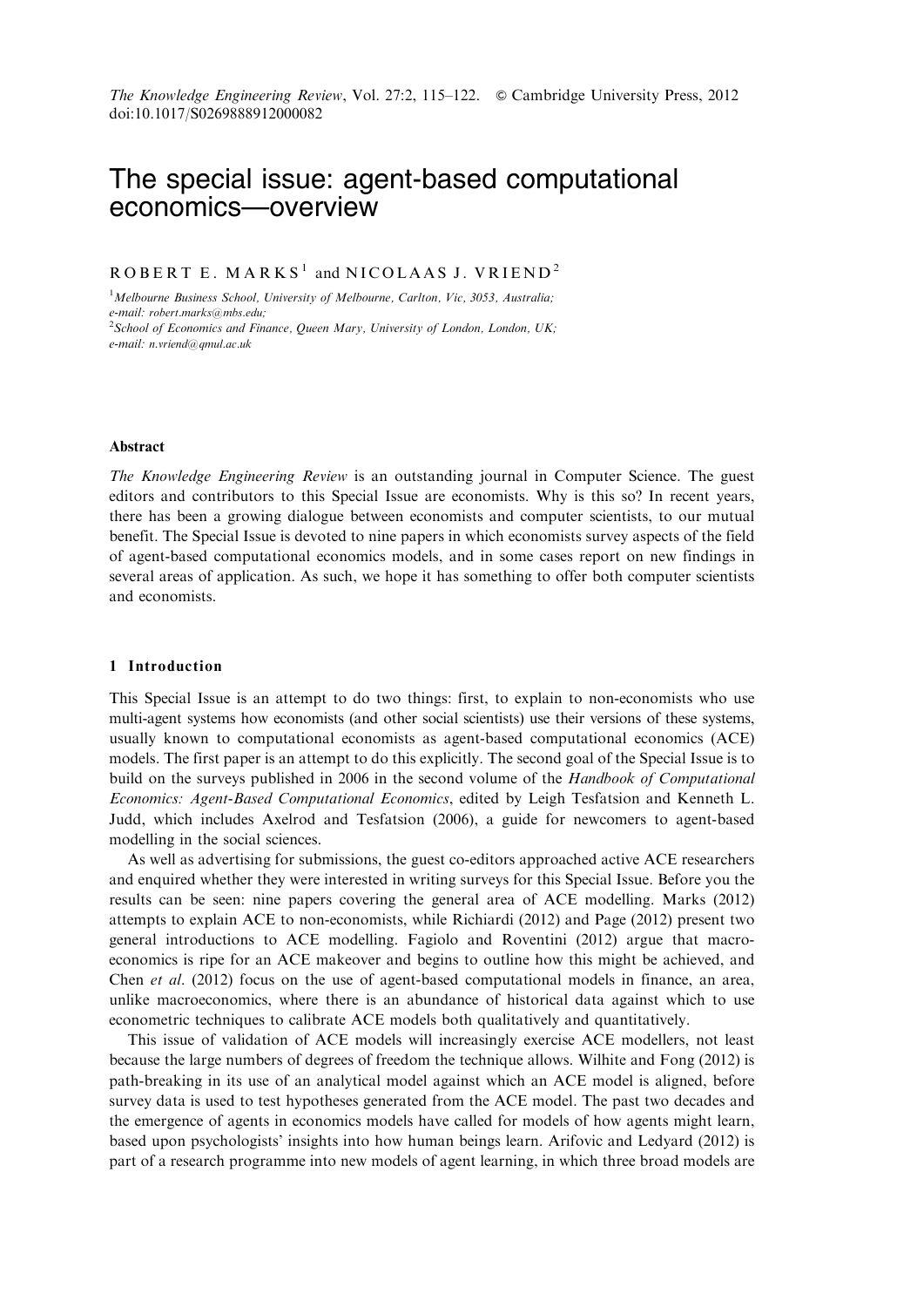compared, before the authors' own Individual Evolutionary Learning (IEL) model is extended. The final two papers delve more deeply into ACE models of financial markets. Anufriev and Hommes (2012) use a mix of four rules of thumb––heuristics––to obtain emergent behaviour of the simulations which appear to match the behaviour of human subjects trading in an economics laboratory. Finally, Ladley (2012) surveys the use of a specific type of heuristic, the so-called Zero Intelligence (ZI) or random agent, in models of financial markets.

We describe the nine papers in more detail in the next section, and attempt to highlight areas where their content overlaps or reinforces others' contributions.

#### 2 The papers

#### 2.1 Marks

This paper builds on a presentation that the author gave to a workshop of computer scientists in the United Kingdom in 2008. The author argues that, as a one-time engineer himself, he believes that there is a distinction to be made in the use of simulation models by computer scientists, who, in writing code, are acting as engineers do when they design new structures or processes, and the use of computer simulations by social scientists in general, and economists in particular, who, at least to begin with, are interested not in changing the world through their designs but in understanding the world. Marks characterizes these two approaches as synthesis versus analysis.

He spends some time elaborating on the consequences this thesis must have for the different ways those who design and those who analyze might go about using computer simulations, before focussing more specifically on the use of the economists who pursue ACE modelling. He attempts to distinguish between the aspects of sufficiency and necessity of the traditional closed-form, analytical mathematical proofs so beloved of traditional journal reviewers and editors, and the proofs of sufficiency that successful simulations provide, before moving on to attempt a formalization of the process of model validation, which might be of interest to other modellers groping to fine-tune their models.

#### 2.2 Richiardi

Richiardi (2012) provides a brief overview of ACE models in which a multitude of autonomous objects––agents––interact with each other and the environment, and the outcome of their interactions is numerically computed. Some analytical models (e.g. game theory) include agents, some other simulation models are computational without agents (e.g. systems dynamics models), but only agentbased (or multi-agent) models include both characteristics. Agent-based models allow us to model heterogeneity, abandoning the construct of the 'representative agent', often necessary to solve closedform, analytical models. As Richiardi notes, this allows ACE models to exhibit 'emergence', where the whole is greater than (or at least qualitatively different from) the sum of its parts, and where such models can be built at a micro level to explore macro-level (or even multi-level) phenomena.

Richiardi summarizes a number of characteristics of ACE models outlined in Epstein's influential (1999, 2006) papers, and discusses the role of the Santa Fe Institute in their development, which he summarizes. His penultimate section focusses on the methodological status of ACE modelling: he formalizes ACE models in order to argue that such simulations, too, are consistent with a well-defined set of functions, as does Epstein (2006). He discusses the issue of synthetic output data falling into the category of not being representative of all possible outcomes, a discussion which is similar to Marks' (2007, 2012) 'incomplete' category (c), in which the model's synthetic output appears to be a proper subset of the historical data.

Finally, Richiardi briefly discusses ways of estimating the structural parameters of the ACE model (equivalent to Chen *et al.*'s (2012) stage two), discussing 'indirect influence', 'the method of simulated moments', and also estimating an 'auxiliary model' to compare the two sets of estimates obtained (the synthetic and the historical). This issue of validation (or model choice) will continue to be a topical interest amongst the agent-based modelling community.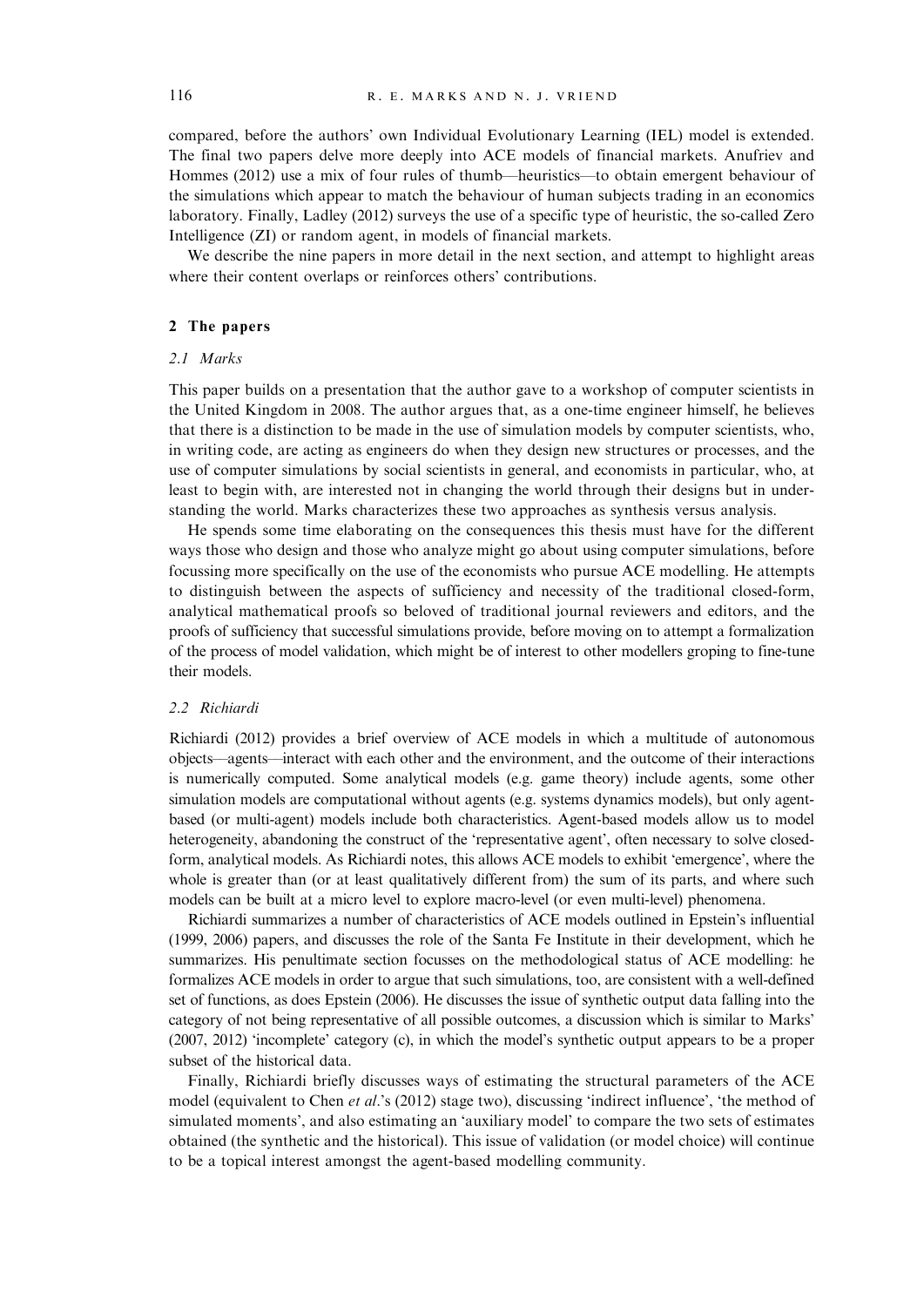### 2.3 Page

Page (2012) argues that agent-based models lend themselves to modelling macro-level phenomena that emerge from the interactions of micro-level agents. He explores the links between agents' characteristics (learning rules<sup>1</sup>, diversity, network structure<sup>2</sup>, and externalities) and the macro-level patterns that emerge in agent-based models, such as fixed points, dynamic patterns<sup>3</sup>, and long transients.

Page demonstrates that, as agent-based models become more complex (as simple as increasing the number of agents or their diversity), the ability of aggregate models to track the trajectory of states becomes ever more limited. Of course, traditional aggregate closed-form models focus on the assumed end-point of the trajectory—the equilibrium––but with slow or non-existent convergence, or with path dependence, such a focus is moot, or at least misguided. Page devotes several pages to discussing the phenomenon of emergence, and presents some simple models that exhibit this behaviour, and especially the power-law distribution as a characteristic of emergent phenomena.

#### 2.4 Fagiolo and Roventini

In the aftermath of the Global Financial Crisis, the reader should need no reminding that the recent (implicit) agreement among macroeconomists (known as the New Neoclassical Synthesis) is flawed, not least in its apparent ignorance of the operation, significance, and potential threat of financial markets' operations. Indeed, the success of Keynesian stimulus fiscal packages at ameliorating the Great Recession will require new editions of the texts, and perhaps wider reevaluation of conventional wisdom (in J.K. Galbraith's phrase) among macroeconomists.

Come Fagiolo and Roventini (2012) with their view at odds with this conventional wisdom, a view rooted in a 'critical discussion of the theoretical, empirical, and political-economy pitfalls of the neoclassical approach to policy analysis', in their words. They argue that ACE successfully escapes the strong theoretical requirements of neoclassical models: equilibrium, rationality, etc. Indeed, the agents are necessarily not infinitely rational in their behaviour. After discussing how ACE has been applied to macroeconomic policy analysis, they spend some time discussing its methodological status, and issues arising.

Their paper includes a lengthy discussion of the usual method of executing macroeconomic policy analysis in a neoclassical framework. They characterize the New Neoclassical Synthesis as basically a Real Business Cycle Dynamic Stochastic General Equilibrium (DSGE) model with monopolistic competition, nominal market imperfections, and a monetary rule, and also discuss the theoretical, empirical, and political-economy issues that the synthesis suffers from at some length. Given the difficulties of escaping many of these problems, they then argue for a new departure, ACE. ACE builds models based on more realistic agent behaviours and interactions, based on recent empirical and experimental micro-economic evidence.

Fagiolo and Roventini summarize the ten building blocks and the basic structure of ACE models. Given the trade-off between descriptive accuracy and explanatory power in ACE modelling, the authors describe three approaches to guide the process of model building through the selection of appropriate assumptions, with consequent validation techniques, while attempting to restrict the size of the set of free parameters in the model. After a discussion of how the modeller could best conduct in-silico virtual experiments, the authors provide a necessarily brief tour of the

<sup>&</sup>lt;sup>1</sup> Arifovic and Ledyard (2012) discuss how learning has been modelled in agent-based models, comparing their IEL algorithm with earlier learning models, such as reinforcement learning (RL) (Erev & Roth, 1998) and experience-weighted attraction (EWA) learning (Camerer & Ho, 1999).

<sup>&</sup>lt;sup>2</sup> Wilhite and Fong (2012) build an agent-based model to explore how the internal network structures of firms might affect their behaviour and commercial success.

<sup>&</sup>lt;sup>3</sup> For example, Anufriev and Hommes (2012) develop agent-based models that can generate three different market price patterns: slow monotonic convergence, oscillatory dampened fluctuations, and persistent oscillations.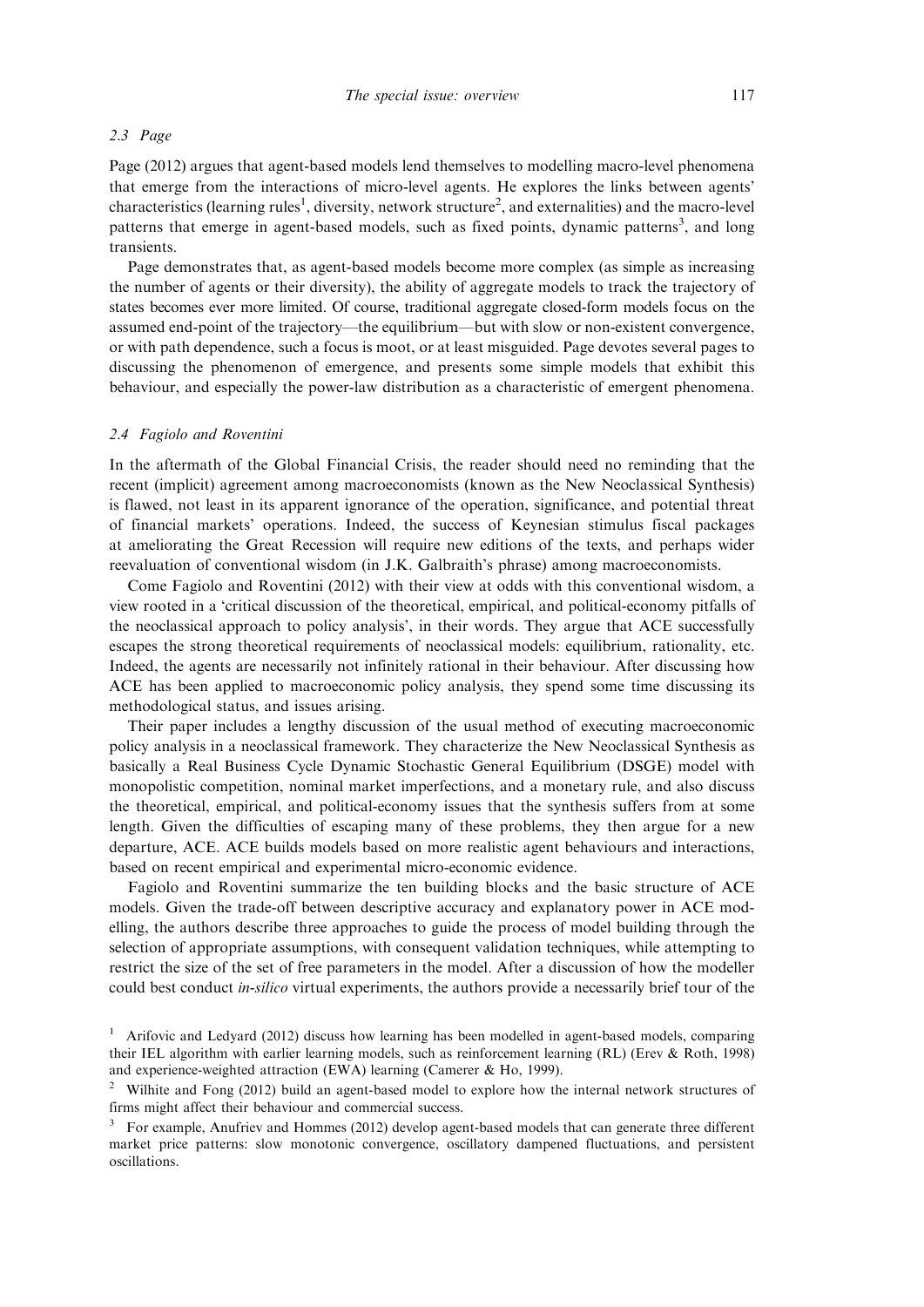use of ACE models in policy analysis: in industrial policy and market design, in fiscal policy, in growth policy, and in social interactions. Finally, they address three issues: first, what they call 'over-parameterization', which modellers attempt to counter by reducing their models to minimal models; second, the role of initial conditions: at what date should the initiation occur?; and third, the issue also mentioned by Richiardi (2012): the paucity of historical data (especially macroeconomic data) against which to fit the ACE model; the authors call for high-quality data sets to be constructed.

#### 2.5 Chen, Chang, and Du

Chen et al. (2012) review the development of ACE models from an econometric viewpoint. They survey ACE models used in modelling financial markets in three stages: first, building the econometric foundations of ACE modelling; second, enriching its empirical content; and, third, the agent-based foundations of econometrics, turning the usual process on its head.

The first stage uses econometric methods to analyze the synthetic data generated by ACE models, in particular asking whether such models, suitably fine-tuned, are able to replicate 'stylized facts' from historical data of financial markets, at least qualitatively. Such models, if suitably fine-tuned, provide a sufficiency proof (Marks 2007, 2012) for generating the historically observed phenomena, but, to the extent that many models might also be sufficient to generate these data, further analysis is necessary (but perhaps not itself sufficient) to distinguish such models, the second stage.

The second stage of Chen et al.'s study is different from Wilhite and Fong's (2012) 'alignment' stage: Chen et al. do not align their ACE models against closed-form models, but instead use econometric methods to estimate or calibrate ACE models quantitatively, with the ultimate goal of using such models to forecast. This is possible for ACE models applied to financial markets, where terabytes of historical data have been collected.

The final stage of their paper is an explanatory study of how an agent-based approach might help in such econometric issues as the aggregation problem or the analogy principle, the elasticity puzzle, and the challenges of hypothesis testing with imperfect data.

In the course of their paper, Chen et al. provide an exhaustive survey of what they call agentbased computational finance (ACF) models. They characterize such models as falling into two categories: which they call 'N-type design' and 'autonomous-agent designs'. The former designs begin, broadly, with a fixed number of types of agents, such as fundamentalists, technical traders, noise traders, etc., the endogenous shares of which can change as the simulation proceeds. The latter designs allow endogenous learning and discovery, which entail much more complex ACF models.

Chen et al. continue by listing 30 'stylized facts' from historical econometric analysis of financial markets to be explained (or at least generated) by ACF models. The bulk of their paper is a survey of various ACF models and their relative successes at generating such stylized facts, both qualitatively (Section 3) and quantitatively (Section 4).

#### 2.6 Wilhite and Fong

An emerging problem for agent-based modelling is the issue of validation, the second half of the Midgley et al. (2007) term model 'assurance', the twofold process of *model verification* (ensuring that the simulation runs as the modeller intended) and *model validation* (ensuring that the model is able to replicate historical data from the real-world phenomena being modelled)<sup>4</sup>.

A small but growing number of papers build agent-based models of real-world phenomena. In this volume we include a good example by Wilhite and Fong (2012), in which the authors

<sup>&</sup>lt;sup>4</sup> Marks (2007, 2012) discusses some of the issues associated with model validation, as do Fagiolo et al. (2007).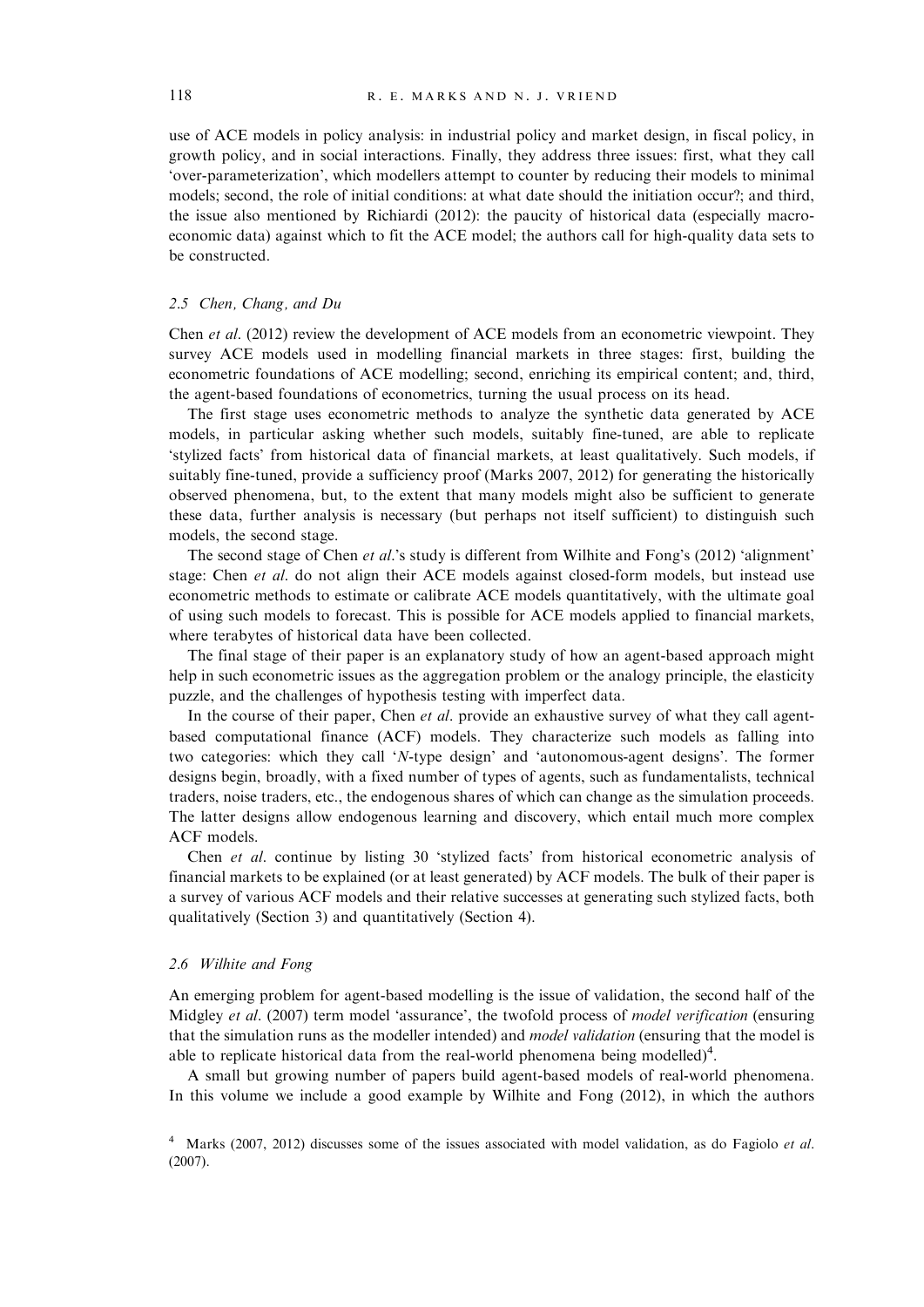extend a closed-form neoclassical model of decision making within an organization to modelling such decisions in organizations with differing internal topologies (networks). Such modelling is achieved using an agent-based computational model, with what the authors term 'virtual experiments' conducted in silico to consider how different organizational structures (network topologies) affect the evolutionary path of an organization's emerging 'corporate culture', and that culture's impact on innovation and the commercial success of the firm's innovative products.

Before executing their experiments, the authors 'align' (Axtell et al., 1997) their computational model with the neoclassical model, by demonstrating that the new model can reproduce its dynamics and other behaviour, as Marks (1992) did with his study of the simulation of Axelrod's (1984) Iterated Prisoner's Dilemma (IPD) experiments<sup>5</sup>. Wilhite and Fong (2012) then report how they used empirical survey data on new-product development from 400 firms in 15 different countries to test hypotheses generated from their computational experiments concerning firms' structures, cultures, and performance. As well as illuminating the relationship between organizational structure and innovation, the paper provides a good example of how computational models can be used to generate testable hypotheses, and then to test them against empirical data. Given the large number of degrees of freedom of agent-based models, future acceptance of such models will increasingly require such alignment and empirical testing.

## 2.7 Arifovic and Ledyard

Arifovic and Ledyard (2012) present a learning model based on the evolution of a population of strategies of an individual agent interacting with other such agents; they call it the IEL model. They compare IEL with two of the most frequently used models of learning in economics: RL (Erev & Roth, 1998) and EWA (Camerer & Ho, 1999). RL and EWA require either that all players' possible strategies are enumerated beforehand, or that the strategy space is discretized. EWA uses hypothetical computations to evaluate all strategies quickly, while RL typically only evaluates strategies that have actually been played<sup>6</sup>. All three models update their set of strategies in such a way that the frequencies of those that have performed well increase over time. The choice of an actual strategy for a player is probabilistic, positively depending on past performance.

Where IEL differs from RL and EWA is the manner in which its strategy sets are determined and updated. IEL starts with a random set of strategies and introduces new strategies to be tried via experimentation, which allows IEL to handle large strategy spaces much better than do RL or EWA, the authors argue<sup>7</sup>. In IEL, what is learned by an agent is not the attraction weights of the individual strategies (as in RL and EWA), but the set of active strategies. IEL, unlike the other two, discounts strategies that are not potentially profitable.

Arifovic and Ledyard (2012) examine the performance of IEL in games with many agents, and find it robust to this type of scaling. Indeed, with the appropriate linear adjustment of their mechanism parameter, they find that the convergence behaviour of IEL in games induced by the Groves–Ledyard mechanism (that solves the free-rider problem for public goods; see Groves & Ledyard, 1977) in quadratic environments is independent of the number of participating agents.

#### 2.8 Anufriev and Hommes

Many laboratory experiments with human subjects show that people do not always behave fully rationally, even in laboratory settings, but may instead follow simple rules of thumb, or heuristics. This means, for example, that prices in financial markets may exhibit persistent deviations from

<sup>6</sup> But see, for example, Vriend (1997) for an exception.

<sup>&</sup>lt;sup>5</sup> Marks found that, even without long-term memory, his agents responded to short runs of the IPD as they would with high discount rates in a closed-form model, which, effectively, the short simulation runs gave them.

<sup>7</sup> This is similar to the combination of a Classifier System with a Genetic Algorithm, as in, for example, Vriend (1995).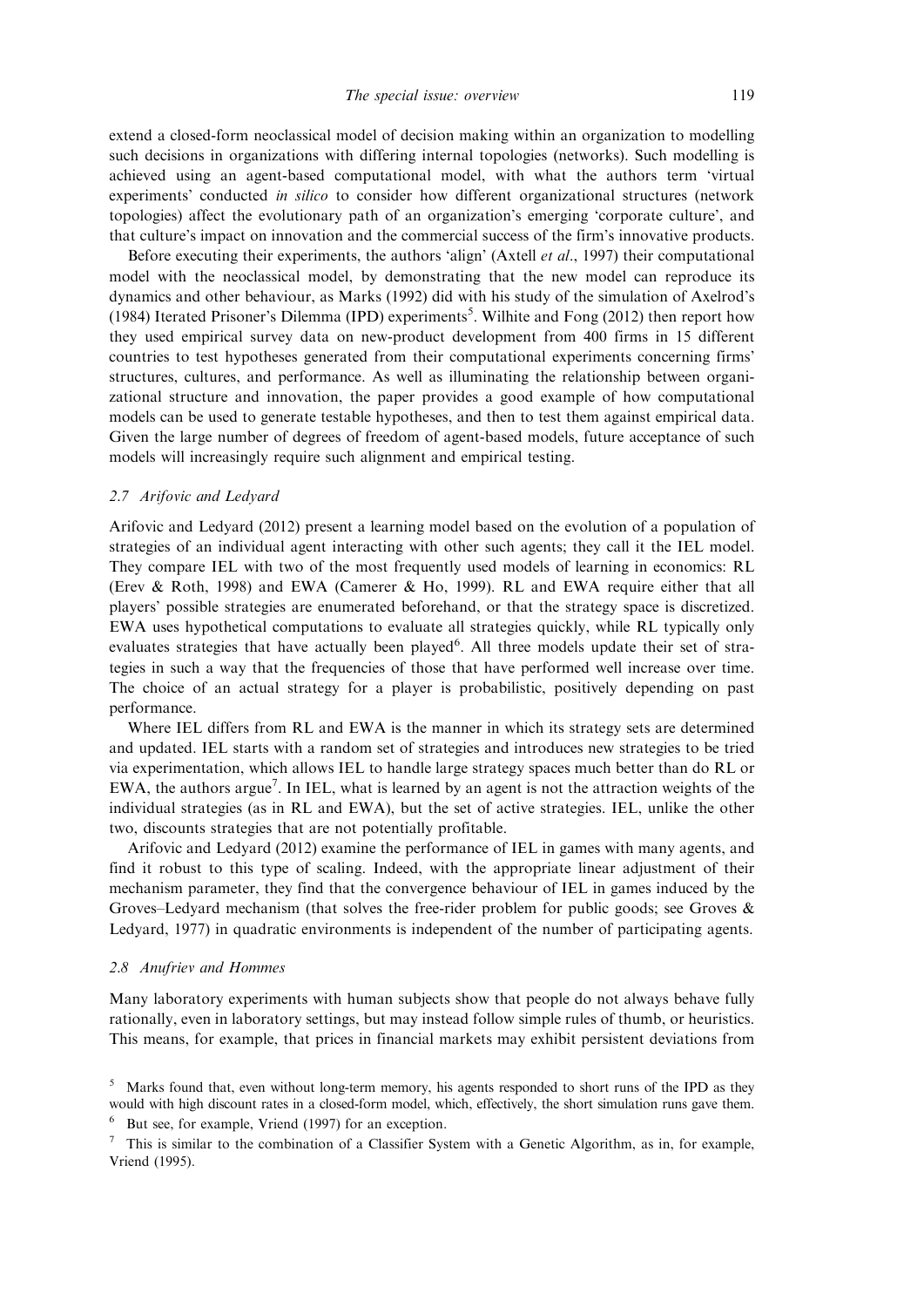fundamental values. But neoclassical theory assumes that humans form their expectations rationally, which would preclude such persistent deviations.

Anufriev and Hommes (2012) present evidence that so-called evolutionary selection among four simple heterogeneous forecasting heuristics––an adaptive expectations rule, two trend-following rules, extrapolating a weak or strong trend, respectively, and a learning-and-anchoring heuristic––can result in three distinct, emergent, aggregate patterns similar to those seen in the laboratory experiments: slow monotonic price convergence, persistent price oscillations, and oscillating dampened price fluctuations. The four heuristics for the agent-based model were chosen, the authors tell us, after estimation of human-experimental data and because of their simplicity. The models' evolutionary switching mechanism means that heuristics that have been more successful in the past will be better represented in the population of forecasting heuristics, using a discrete choice model with asynchronous updating.

Anufriev and Hommes report that the three different patterns can emerge in the same virtual experiment, and propose that this is because the 'heterogeneous learning' of their model exhibits path dependence. They prove that if the price generated by their asset-pricing model with evolutionary switching converges to a constant price, then this is the simple fundamental price of the system, which, they demonstrate numerically, is locally stable.

They explore the behaviour of their model when the number of heuristic expectations is less than four, but conclude that the model with all four heuristics always performs at least as well as the second-best model, where they rank models' performance using the mean-squared deviation between the time series of simulated prices and the observed price trajectory from the laboratory.

They conclude by asking whether it is possible to express the intuition that excess volatility in historical asset markets might be caused by randomly arriving information about changing market fundamentals being reinforced by trend-following expectations by means of a single parsimonious model. They argue in the affirmative that their model is evidence of this. Moreover, they are able to generate both persistent oscillations and converging prices with the same model parameter values because of their model's path-dependent behaviour, which adds, they argue, to recent work by the authors and others on such emerging phenomena in financial market as fat tails (non-Gaussian distributions), clustered volatility, temporary bubbles and crashes, and scaling laws.

#### 2.9 Ladley

In the Many-Type models of Chen *et al.* (2012), one type that has received special attention, since 1993, is the so-called ZI type. Gode and Sunder (1993) report how they were more interested in using more 'intelligent' agents in the simulation of a continuous double-auction model, but for pedagogical reasons added agents who chose to buy or sell randomly: ZI agents. They report that these ZI agents did very well, with on average, depending on the exact market environment, allocative efficiency of  $\sim 80\%$  and often much higher<sup>8</sup>, which led them to conclude that the form of market mechanism (continuous double auction) could be an important determinant of market performance.

Ladley (2012) surveys three types of ZI agents in ACE research. Gode and Sunder's ZI agents are unconstrained, random decision makers. A constrained version of ZI agents are restricted from offering or accepting prices that would result in their making a loss if the trade eventuates. Gode and Sunder (1993) found that Constrained ZI agents achieved an allocative efficiency of up to 99 percent, about nine points better than the Unconstrained ZI agents, and very close to human agents in laboratory experiments.

Of interest to computer scientists is another type of ZI agent, invented by researchers at Hewlett Packard, UK: Cliff and Bruton (1997) added a simple learning mechanism to unconstrained ZI agents, to create so-called ZI Plus agents. Such agents, using a 'learning rule with momentum'

<sup>8</sup> Efficiency here is measured by the ratio of actual to potential gains from trade.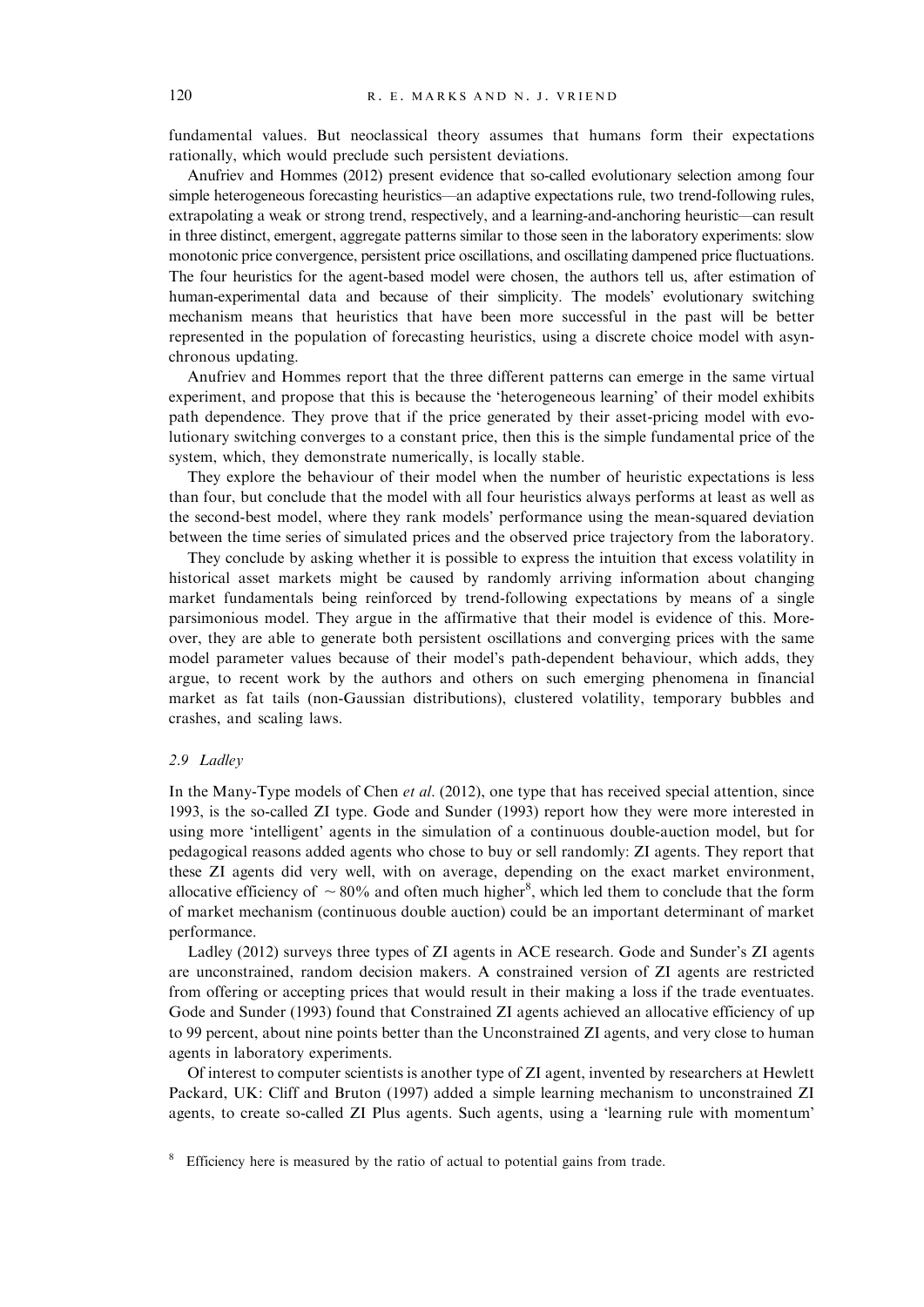mechanism, track the data from trading experiments with human subjects under a wider range of supply and demand schedules than do unconstrained ZI agents, converging in cases in which the original ZI agents did not. Ladley also surveys work by econophysicists who have used ZI agents.

# 3 Conclusion

To what extent have the editors achieved their twin goals? We have succeeded in getting several prominent ACE researchers to build on the (many) papers in the 2006 Handbook (Tesfatsion  $\&$ Judd 2006) with their contributions, and younger researchers too have contributed their insights. It must be others—specifically, you the reader who is a computer scientist—to judge to what extent this Special Issue of The Knowledge Engineering Review has succeeded in explaining economists' practices and concerns when using agent-based (or multi-agent) computational models to computer scientists.

Finally, we would like to thank the editors of *The Knowledge Engineering Review* for inviting us to embark on this journey. We have found it rewarding. We hope you do too.

#### References

- Anufriev, M. & Hommes, C. 2012. Evolution of market heuristics. The Knowledge Engineering Review 27, 255–271.
- Arifovic, J. & Ledyard, J. 2012. Individual evolutionary learning with many agents. The Knowledge Engineering Review 27, 239–254.
- Axelrod, R. 1984. The Evolution of Cooperation. Basic Books.
- Axelrod, R. & Tesfatsion, L. 2006. A Guide for newcomers to agent-based modeling in the social sciences. In Tesfatsion & Judd, pp. 1647–1659.
- Axtell, R., Axelrod, R., Epstein, J. & Cohen, M. 1997. Aligning simulation models: a case study and results. In The Complexity of Cooperation, Axelrod, R. (ed.). Princeton University Press.
- Camerer, C. & Ho, T. 1999. Experience-weighted attraction learning in normal form games. Econometrica 67, 827–874.
- Chen, S.-H., Chang, C.-L. & Du, Y.-J. 2012. Agent-based economic models and econometrics. The Knowledge Engineering Review 27, 187–219.
- Cliff, D. & Bruten, J 1997. Minimal-intelligence Agents for Bargaining Behaviors in Market-based Environments. Technical Report HPL-97-91, HP Labs.
- Epstein, J. M. 1999. Agent-based computational models and generative social science. Complexity 4(5), 41–60.
- Epstein, J. M. 2006. Remarks on the foundations of agent-based generative social science. In Tesfatsion & Judd, pp. 1585–1604.
- Erev, I. & Roth, A. 1998. Predicting how people play games: reinforcement learning in experimental games with unique, mixed strategy equilibria. American Economic Review 80, 848–881.
- Fagiolo, G., Moneta, A. & Windrum, P. 2007. A critical guide to empirical validation of agent-based models in economics: methodologies, procedures, and open problems. Computational Economics 30, 195-226.
- Fagiolo, G. & Roventini, A. 2012. On the scientific status of economic policy: a tale of alternative paradigms. The Knowledge Engineering Review 27, 163–185.
- Gode, D. K. & Sunder, S. 1993. Allocative efficiency of markets with Zero-Intelligence traders: market as a partial sibstitute for individual rationality. Journal of Political Economy 101, 119–137.
- Groves, T. & Ledyard, J. 1977. Optimal allocation of public goods: a solution to the 'free rider' problem. Econometrica 45, 783–809.
- Ladley, D. 2012. Zero intelligence in economics and finance. The Knowledge Engineering Review 27, 273–286.
- Marks, R. E. 1992. Breeding optimal strategies: optimal behaviour for oligopolists. Journal of Evolutionary Economics 2, 17–38.
- Marks, R. E. 2007. Validating simulation models: a general framework and four applied examples. Computational Economics 30(3), 265–290.
- Marks, R. E. 2012. Analysis and synthesis: agent-based simulations in the social sciences. The Knowledge Engineering Review 27, 123–136.
- Midgley, D. F., Marks, R. E. & Kunchamwar, D. 2007. The building and assurance of agent-based models: an example and challenge to the field. Journal of Business Research (Special Issue: Complexities in Markets), 60(8), 884–893.